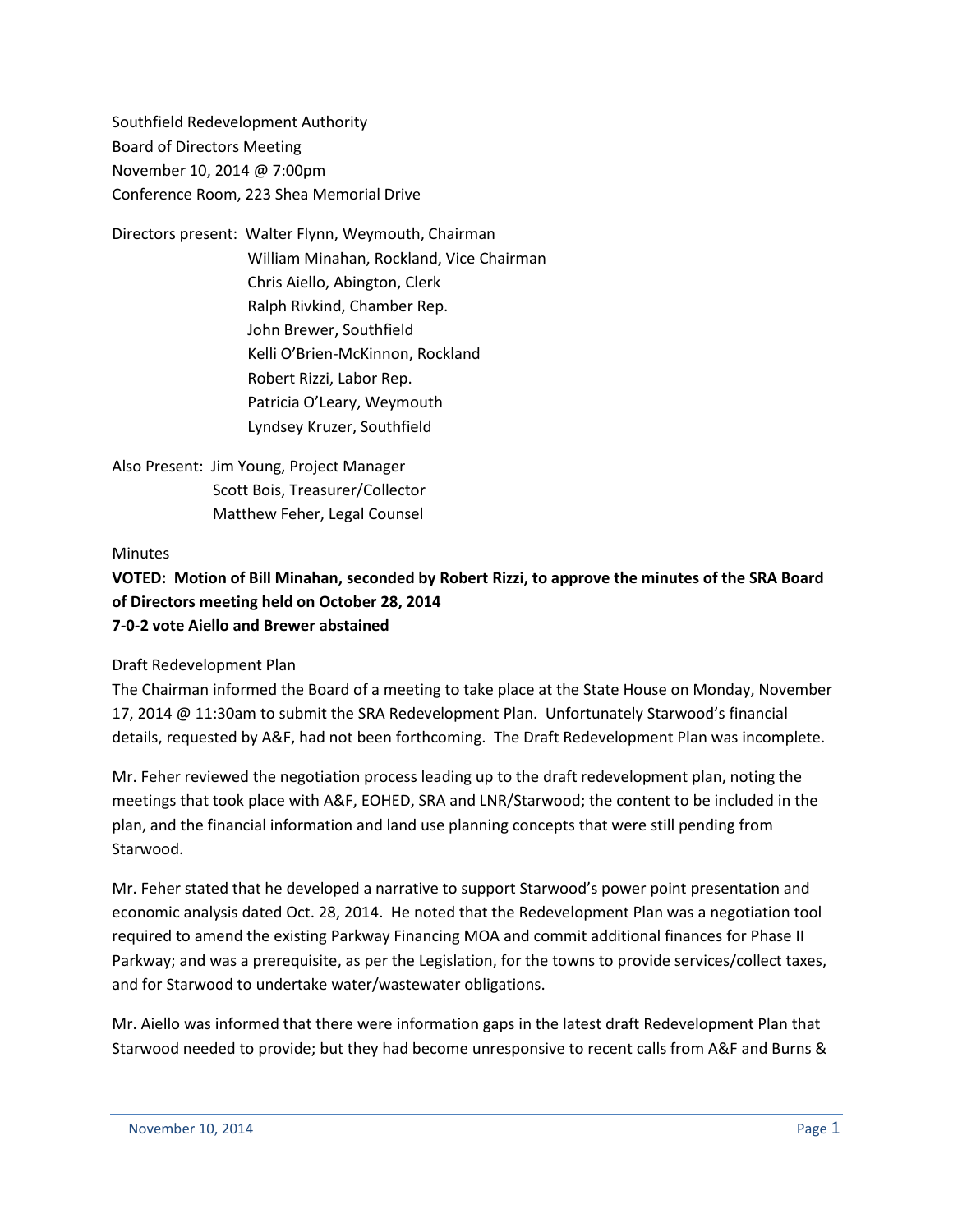Levinson. Starwood's financial data may have to be extrapolated out to 2040 by in-house administration in order to get the document approved in time for Monday's meeting at the State House.

Ms. Kruzer was informed that the State wanted more detail from Starwood on the amount of private investment (beyond Starwood's investment) that could be leveraged against the funding amount to be considered by the State. Ms. O'Leary noted that beyond the Eventide investment, projections would in reality just be a wish list. The Chairman stated that Starwood indicated in every discussion that they had customers waiting in the wings to sign agreements as soon as there was proof that the Parkway would be completed. Mr. Rivkind noted that Starwood's Redevelopment Plan projected two (2) land sales to close in Q2 2015.

A lengthy discussion ensued on having a complete document to review; and giving opportunity to the Towns for comment. Mr. Rivkind was informed that the Board should vote to adopt and submit the Plan before the meeting on Monday morning.

**VOTED: Motion of Chris Aiello, seconded by Ralph Rivkind, that the Board of Directors adopt the Southfield Redevelopment Authority Redevelopment Plan as presented on November 10, 2014 subject to further development consistent with the draft, and submits such Redevelopment plan, as may be further amended, to the Secretary of the Executive Office of Administration and Finance**

Ms. Kruzer voiced concern that the Redevelopment Plan did not highlight the benefits of the high quality residential neighborhood at SouthField.

Mayor Kay voiced concern on the water provisions in the Plan for Phase 1 Commercial Development, and was informed that 650,000 s/f of commercial space was the maximum amount of commercial space that was allowed under the Reuse Plan, and all water use assumptions were based on general office uses – for instance if a biotech user came on line here, then the maximum commercial s/f could be much lower. Mr. Young suggested a correction to the Plan that LNR/Starwood's designed and constructed water/sewer infrastructure only supported the residential development currently built to date.

Mr. Minahan was not inclined to vote on the document without feedback from his appointing authority; and they had not, yet, had an opportunity to read it.

Mayor Kay asked to make corrections related to Weymouth water/sewer. Ms. McKinnon noted that Rockland and Abington may also want to make corrections before the Plan was adopted.

The Chairman suggested adopting the draft as presented; receiving the missing Starwood components or a succinct summary from Mr. Feher later in the week; and voting yes or no via email on submitting to A&F. Mr. Feher stated that the vote must take place at a public meeting with 48 hours advance notice, as per the Open Meeting Law.

Mr. Aiello and Mr. Rivkind withdrew their motion to adopt the draft Redevelopment Plan, and another Director's meeting was scheduled for Friday, Nov. 14, 2014 @ 6:30pm.